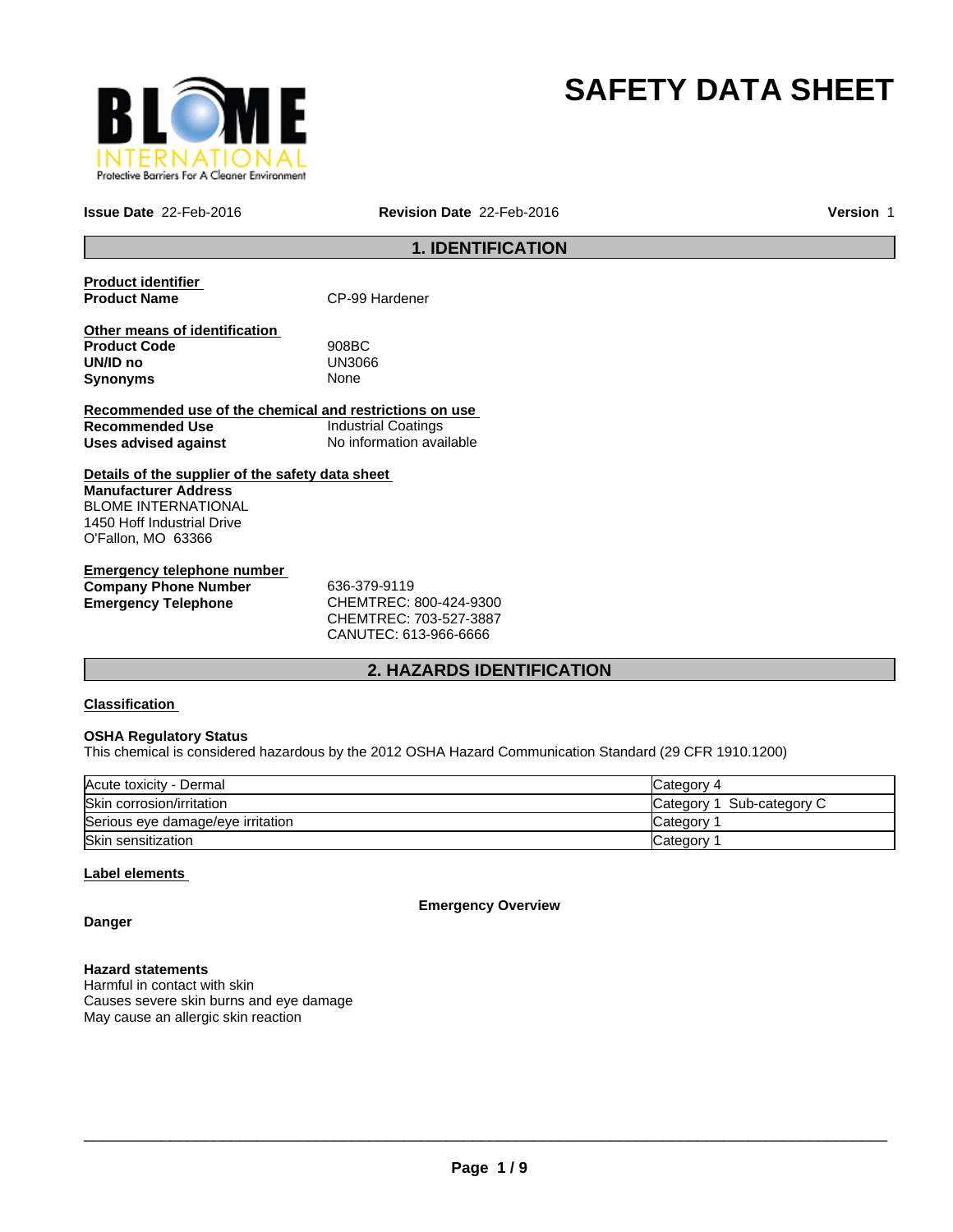

**Appearance** Semi-Solid paste **Physical state** Solid **Odor** Amine

 $\overline{\phantom{a}}$  ,  $\overline{\phantom{a}}$  ,  $\overline{\phantom{a}}$  ,  $\overline{\phantom{a}}$  ,  $\overline{\phantom{a}}$  ,  $\overline{\phantom{a}}$  ,  $\overline{\phantom{a}}$  ,  $\overline{\phantom{a}}$  ,  $\overline{\phantom{a}}$  ,  $\overline{\phantom{a}}$  ,  $\overline{\phantom{a}}$  ,  $\overline{\phantom{a}}$  ,  $\overline{\phantom{a}}$  ,  $\overline{\phantom{a}}$  ,  $\overline{\phantom{a}}$  ,  $\overline{\phantom{a}}$ 

## **Precautionary Statements - Prevention**

Wear protective gloves/protective clothing/eye protection/face protection Do not breathe dust/fume/gas/mist/vapors/spray Wash face, hands and any exposed skin thoroughly after handling Contaminated work clothing should not be allowed out of the workplace

#### **Precautionary Statements - Response**

IF IN EYES: Rinse cautiously with water for several minutes. Remove contact lenses, if present and easy to do. Continue rinsing Immediately call a POISON CENTER or doctor/physician Call a POISON CENTER or doctor/physician if you feel unwell Wash contaminated clothing before reuse IF ON SKIN (or hair): Remove/Take off immediately all contaminated clothing. Rinse skin with water/shower If skin irritation or rash occurs: Get medical advice/attention IF INHALED: Remove victim to fresh air and keep at rest in a position comfortable for breathing Immediately call a POISON CENTER or doctor/physician IF SWALLOWED: Rinse mouth. DO NOT induce vomiting

#### **Precautionary Statements - Storage**

Store locked up

#### **Precautionary Statements - Disposal**

Dispose of contents/container to an approved waste disposal plant

#### **Hazards not otherwise classified (HNOC)**

Not applicable

#### **Other Information**

May be harmful if swallowed. Toxic to aquatic life with long lasting effects.

#### **Unknown acute toxicity**

40% of the mixture consists of ingredient(s) of unknown toxicity

## **3. COMPOSITION/INFORMATION ON INGREDIENTS**

#### **Substance**

Not applicable

#### **Mixture**

| <b>Chemical Name</b>   | <b>CAS No</b> | Weight-%   |
|------------------------|---------------|------------|
| Quartz *               | 14808-60-7    | $60 - 100$ |
| Polvamidoamine *       | Proprietary   | -10        |
| Triethylenetetramine * | 112-24-3      |            |
|                        |               |            |

\*The exact percentage (concentration) of composition has been withheld as a trade secret.

#### **4. FIRST AID MEASURES**

**Description of first aid measures**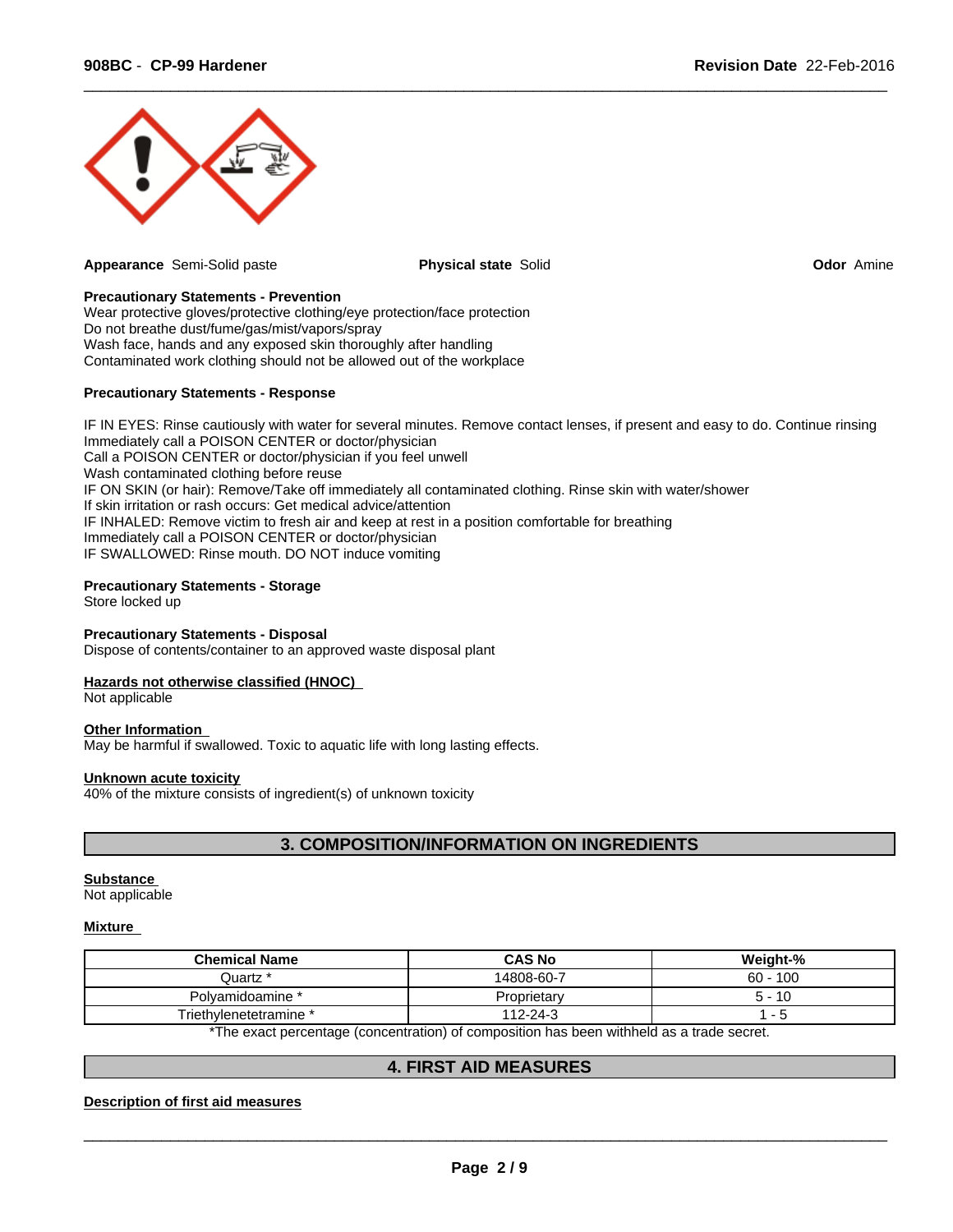| <b>General advice</b>                                       | In case of accident or unwellness, seek medical advice immediately (show directions for<br>use or safety data sheet if possible). If symptoms persist, call a physician.                                                                                                                                                                   |
|-------------------------------------------------------------|--------------------------------------------------------------------------------------------------------------------------------------------------------------------------------------------------------------------------------------------------------------------------------------------------------------------------------------------|
| Eye contact                                                 | Rinse immediately with plenty of water, also under the eyelids, for at least 15 minutes.<br>Remove contact lenses, if present and easy to do. Continue rinsing. Call a physician<br>immediately.                                                                                                                                           |
| <b>Skin contact</b>                                         | Wash off immediately with soap and plenty of water while removing all contaminated<br>clothes and shoes. For minor skin contact, avoid spreading material on unaffected skin. If<br>skin irritation persists, call a physician.                                                                                                            |
| <b>Inhalation</b>                                           | Remove to fresh air. If breathing is irregular or stopped, administer artificial respiration.<br>Avoid direct contact with skin. Use barrier to give mouth-to-mouth resuscitation. If<br>symptoms persist, call a physician.                                                                                                               |
| Ingestion                                                   | Call a physician or poison control center immediately. Rinse mouth. Drink plenty of water.<br>Do not induce vomiting without medical advice.                                                                                                                                                                                               |
| Self-protection of the first aider                          | Ensure that medical personnel are aware of the material(s) involved and take precautions to<br>protect themselves. Do not use mouth-to-mouth method if victim ingested or inhaled the<br>substance; give artificial respiration with the aid of a pocket mask equipped with a one-way<br>valve or other proper respiratory medical device. |
| Most important symptoms and effects, both acute and delayed |                                                                                                                                                                                                                                                                                                                                            |
| <b>Symptoms</b>                                             | Causes skin and eye burns. May result in permanent damage including blindness. May<br>cause allergic skin reaction. Coughing and/ or wheezing.                                                                                                                                                                                             |
|                                                             | Indication of any immediate medical attention and special treatment needed                                                                                                                                                                                                                                                                 |
| Note to physicians                                          | Keep victim warm and quiet. Effects of exposure (inhalation, ingestion or skin contact) to<br>substance may be delayed. Treat symptomatically.                                                                                                                                                                                             |
|                                                             | E FINE FIQUEINA MEAQUNEA                                                                                                                                                                                                                                                                                                                   |

 $\overline{\phantom{a}}$  ,  $\overline{\phantom{a}}$  ,  $\overline{\phantom{a}}$  ,  $\overline{\phantom{a}}$  ,  $\overline{\phantom{a}}$  ,  $\overline{\phantom{a}}$  ,  $\overline{\phantom{a}}$  ,  $\overline{\phantom{a}}$  ,  $\overline{\phantom{a}}$  ,  $\overline{\phantom{a}}$  ,  $\overline{\phantom{a}}$  ,  $\overline{\phantom{a}}$  ,  $\overline{\phantom{a}}$  ,  $\overline{\phantom{a}}$  ,  $\overline{\phantom{a}}$  ,  $\overline{\phantom{a}}$ 

## **5. FIRE-FIGHTING MEASURES**

#### **Suitable extinguishing media**

Use extinguishing measures that are appropriate to local circumstances and the surrounding environment. Dry chemical, CO2, alcohol-resistant foam or water spray. Move containers from fire area if you can do it without risk.

**Unsuitable extinguishing media** Do not use a solid water stream as it may scatter and spread fire.

#### **Specific hazards arising from the chemical**

The product causes burns of eyes, skin and mucous membranes. Thermal decomposition can lead to release of irritating and toxic gases and vapors. Runoff may pollute waterways.

#### **Explosion data Sensitivity to Mechanical Impact** None. **Sensitivity to Static Discharge** None.

#### **Protective equipment and precautions for firefighters**

As in any fire, wear self-contained breathing apparatus pressure-demand, MSHA/NIOSH (approved or equivalent) and full protective gear.

## **6. ACCIDENTAL RELEASE MEASURES**

## **Personal precautions, protective equipment and emergency procedures**

**Personal precautions** Remove all sources of ignition. Evacuate personnel to safe areas. Ensure adequate ventilation, especially in confined areas. Use personal protective equipment as required. Keep people away from and upwind of spill/leak.

#### **Environmental precautions**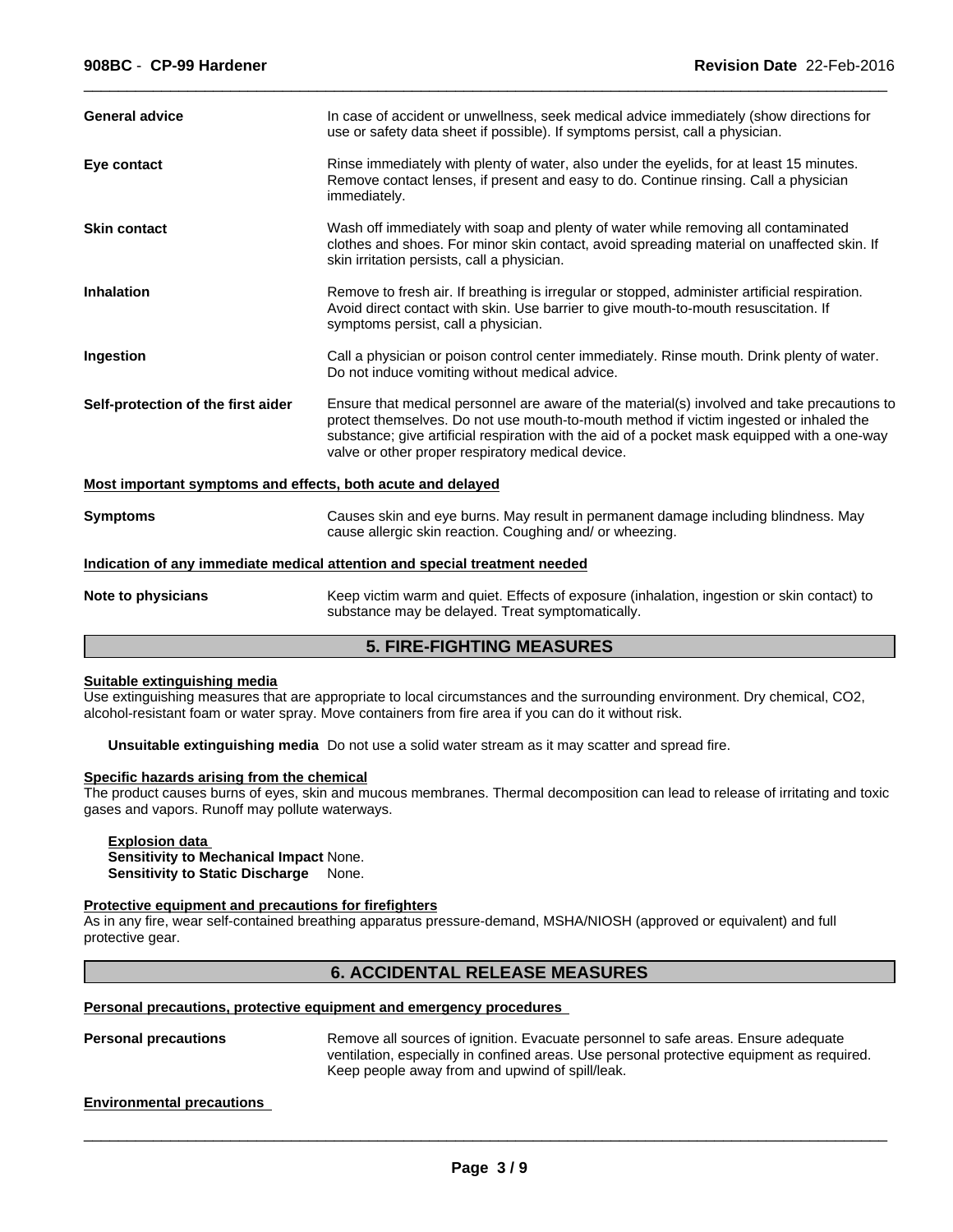| <b>Environmental precautions</b>                     | Prevent entry into waterways, sewers, basements or confined areas.                                                                                                                                                                                         |
|------------------------------------------------------|------------------------------------------------------------------------------------------------------------------------------------------------------------------------------------------------------------------------------------------------------------|
| Methods and material for containment and cleaning up |                                                                                                                                                                                                                                                            |
| <b>Methods for containment</b>                       | Absorb or cover with dry earth, sand or other non-combustible material and transfer to<br>containers.                                                                                                                                                      |
| Methods for cleaning up                              | Cover liquid spill with sand, earth or other non-combustible absorbent material. Use<br>personal protective equipment as required. Dam up. Take up mechanically, placing in<br>appropriate containers for disposal. Clean contaminated surface thoroughly. |
|                                                      | <b>7. HANDLING AND STORAGE</b>                                                                                                                                                                                                                             |

 $\overline{\phantom{a}}$  ,  $\overline{\phantom{a}}$  ,  $\overline{\phantom{a}}$  ,  $\overline{\phantom{a}}$  ,  $\overline{\phantom{a}}$  ,  $\overline{\phantom{a}}$  ,  $\overline{\phantom{a}}$  ,  $\overline{\phantom{a}}$  ,  $\overline{\phantom{a}}$  ,  $\overline{\phantom{a}}$  ,  $\overline{\phantom{a}}$  ,  $\overline{\phantom{a}}$  ,  $\overline{\phantom{a}}$  ,  $\overline{\phantom{a}}$  ,  $\overline{\phantom{a}}$  ,  $\overline{\phantom{a}}$ 

#### **Precautions for safe handling**

**Advice on safe handling** Avoid contact with skin, eyes or clothing. Use personal protective equipment as required. Wash contaminated clothing before reuse. Do not breathe dust/fume/gas/mist/vapors/spray. Do not eat, drink or smoke when using this product.

#### **Conditions for safe storage, including any incompatibilities**

**Storage Conditions** Keep container tightly closed in a dry and well-ventilated place. Keep out of the reach of children. **Incompatible materials** Strong oxidizing agents. Strong acids. Strong bases.

## **8. EXPOSURE CONTROLS/PERSONAL PROTECTION**

#### **Control parameters**

**Exposure Guidelines** This product, as supplied, does not contain any hazardous materials with occupational exposure limits established by the region specific regulatory bodies.

| <b>Chemical Name</b> | <b>ACGIH TLV</b>                                    | <b>OSHA PEL</b>                                                                                                         | <b>NIOSH IDLH</b>                                                              |
|----------------------|-----------------------------------------------------|-------------------------------------------------------------------------------------------------------------------------|--------------------------------------------------------------------------------|
| Quartz<br>14808-60-7 | TWA: 0.025 mg/m <sup>3</sup> respirable<br>fraction | $(30)/(%SiO2 + 2)$ mg/m <sup>3</sup> TWA<br>total dust                                                                  | IDLH: 50 $mq/m3$ respirable dust<br>TWA: $0.05 \text{ mg/m}^3$ respirable dust |
|                      |                                                     | $(250)/(%SiO2 + 5)$ mppcf TWA<br>respirable fraction<br>$(10)/(%SiO2 + 2)$ mg/m <sup>3</sup> TWA<br>respirable fraction |                                                                                |

*NIOSH IDLH Immediately Dangerous to Life or Health*

#### **Appropriate engineering controls**

| <b>Engineering Controls</b> | Showers              |
|-----------------------------|----------------------|
|                             | Eyewash stations     |
|                             | Ventilation systems. |

#### **Individual protection measures, such as personal protective equipment**

| <b>Eye/face protection</b>            | Tight sealing safety goggles.                                                                                                                                                                                                                                                                                                    |
|---------------------------------------|----------------------------------------------------------------------------------------------------------------------------------------------------------------------------------------------------------------------------------------------------------------------------------------------------------------------------------|
| Skin and body protection              | Wear protective gloves and protective clothing.                                                                                                                                                                                                                                                                                  |
| <b>Respiratory protection</b>         | If exposure limits are exceeded or irritation is experienced, NIOSH/MSHA approved<br>respiratory protection should be worn. Positive-pressure supplied air respirators may be<br>required for high airborne contaminant concentrations. Respiratory protection must be<br>provided in accordance with current local regulations. |
| <b>General Hygiene Considerations</b> | Handle in accordance with good industrial hygiene and safety practice.                                                                                                                                                                                                                                                           |
|                                       |                                                                                                                                                                                                                                                                                                                                  |

## **9. PHYSICAL AND CHEMICAL PROPERTIES**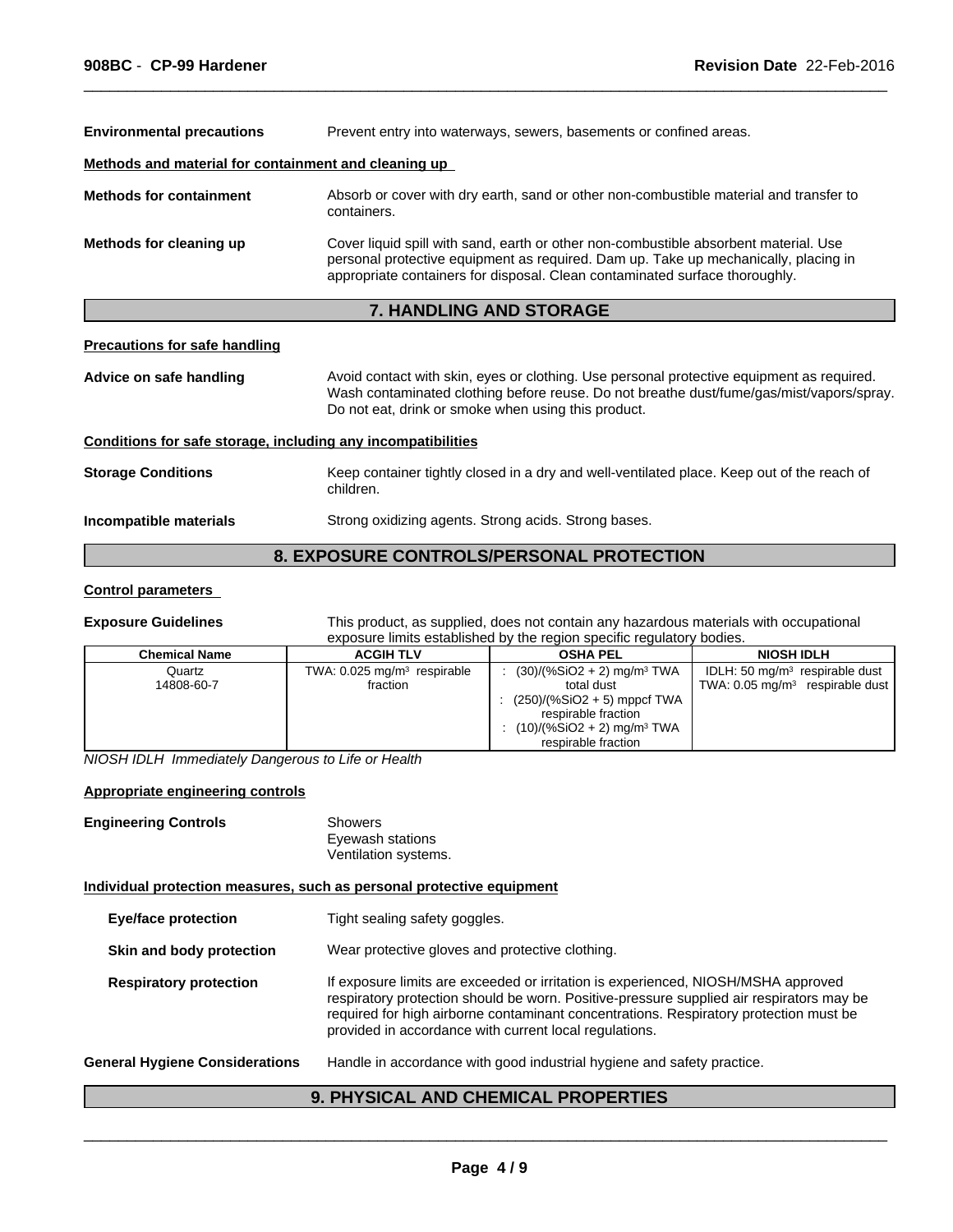#### **Information on basic physical and chemical properties**

**Physical state** Solid **Appearance Color**

| <b>Property</b>                  | <b>Values</b>            |
|----------------------------------|--------------------------|
| рH                               | No information available |
| Melting point / freezing point   | No information available |
| Boiling point / boiling range    | > 120 °C / 248 °F        |
| <b>Flash point</b>               | > 100 °C / 212 °F        |
| <b>Evaporation rate</b>          | No information available |
| Flammability (solid, gas)        | No information available |
| <b>Flammability Limit in Air</b> |                          |
| <b>Upper flammability limit:</b> | No information available |
| Lower flammability limit:        | No information available |
| Vapor pressure                   | No information available |
| Vapor density                    | No information available |
| <b>Relative density</b>          | > 2                      |
| <b>Water solubility</b>          | dispersible              |
| Solubility in other solvents     | No information available |
| <b>Partition coefficient</b>     | No information available |
| <b>Autoignition temperature</b>  | No information available |
| <b>Decomposition temperature</b> | No information available |
| <b>Kinematic viscosity</b>       | No information available |
| <b>Dynamic viscosity</b>         | No information available |
| <b>Explosive properties</b>      | Not an explosive         |
| <b>Oxidizing properties</b>      | Not applicable           |
|                                  |                          |

#### **Other Information**

**VOC Content (%)** 0 g/L

Semi-Solid paste Light gray

#### **Values**

**Softening point** No information available **Molecular weight** No information available **Density** No information available **Bulk density** No information available **Odor Odor threshold**

 $\overline{\phantom{a}}$  ,  $\overline{\phantom{a}}$  ,  $\overline{\phantom{a}}$  ,  $\overline{\phantom{a}}$  ,  $\overline{\phantom{a}}$  ,  $\overline{\phantom{a}}$  ,  $\overline{\phantom{a}}$  ,  $\overline{\phantom{a}}$  ,  $\overline{\phantom{a}}$  ,  $\overline{\phantom{a}}$  ,  $\overline{\phantom{a}}$  ,  $\overline{\phantom{a}}$  ,  $\overline{\phantom{a}}$  ,  $\overline{\phantom{a}}$  ,  $\overline{\phantom{a}}$  ,  $\overline{\phantom{a}}$ 

No information available Amine

**Remarks•Method**

Pensky-Martens Closed Cup (PMCC)

## **10. STABILITY AND REACTIVITY**

**Reactivity**  No data available

#### **Chemical stability**

Stable under recommended storage conditions. **Possibility of Hazardous Reactions** Hazardous polymerization does not occur. **Conditions to avoid** Elevated Temperature. Incompatible materials. **Incompatible materials** Strong oxidizing agents. Strong acids. Strong bases. **Hazardous Decomposition Products** Thermal decomposition can lead to release of irritating and toxic gases and vapors.

## **11. TOXICOLOGICAL INFORMATION**

### **Information on likely routes of exposure**

**Product Information**

**Inhalation** May cause irritation.

**Eye contact** Corrosive to the eyes and may cause severe damage including blindness.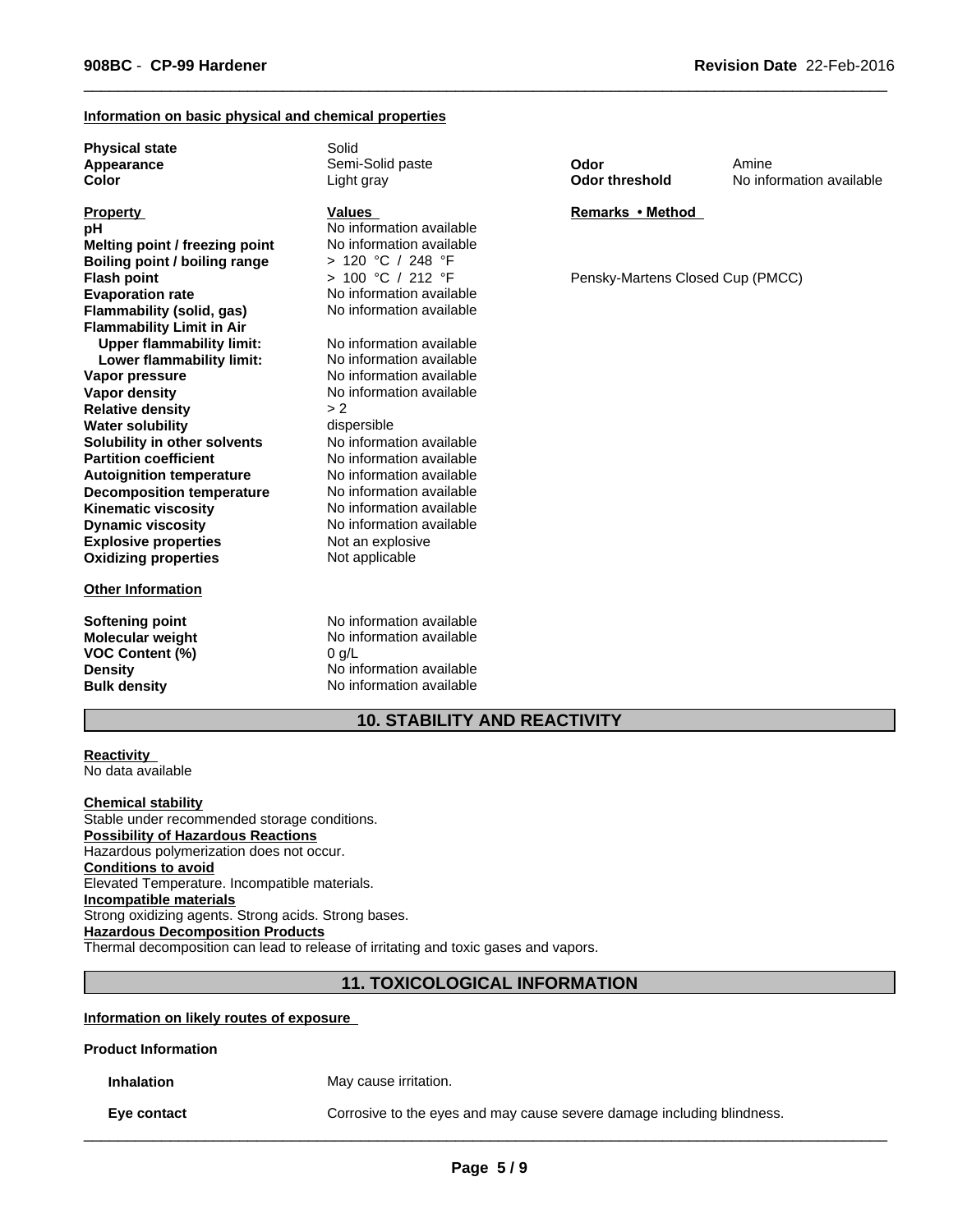| Chemical Name       | Oral LD50                                                                                                     | <b>Dermal LD50</b>                   | <b>Inhalation LC50</b> |  |
|---------------------|---------------------------------------------------------------------------------------------------------------|--------------------------------------|------------------------|--|
| Ingestion           |                                                                                                               | Can burn mouth, throat, and stomach. |                        |  |
| <b>Skin contact</b> | May cause burns. Repeated or prolonged skin contact may cause allergic reactions with<br>susceptible persons. |                                      |                        |  |

| <b>IGNETHICAL NAME</b>           | Urai LD50            | Dermal LD30            | innaiation LG50 |
|----------------------------------|----------------------|------------------------|-----------------|
| <b>Quartz</b>                    | $=$ 500 mg/kg (Rat)  |                        |                 |
| 14808-60-7                       |                      |                        |                 |
| Triethylenetetramine<br>112-24-3 | $= 2500$ mg/kg (Rat) | $=$ 550 mg/kg (Rabbit) |                 |

#### **Information on toxicological effects**

**Symptoms** May cause an allergic skin reaction. Causes skin burns. May cause redness and tearing of the eyes. May result in permanent damage including blindness. Coughing and/ or wheezing.

 $\overline{\phantom{a}}$  ,  $\overline{\phantom{a}}$  ,  $\overline{\phantom{a}}$  ,  $\overline{\phantom{a}}$  ,  $\overline{\phantom{a}}$  ,  $\overline{\phantom{a}}$  ,  $\overline{\phantom{a}}$  ,  $\overline{\phantom{a}}$  ,  $\overline{\phantom{a}}$  ,  $\overline{\phantom{a}}$  ,  $\overline{\phantom{a}}$  ,  $\overline{\phantom{a}}$  ,  $\overline{\phantom{a}}$  ,  $\overline{\phantom{a}}$  ,  $\overline{\phantom{a}}$  ,  $\overline{\phantom{a}}$ 

#### **Delayed and immediate effects as well as chronic effects from short and long-term exposure**

**Germ cell mutagenicity<br>Carcinogenicity** 

**Sensitization**<br> **Sensitization**<br> **Germ cell mutagenicity**<br> **No** information available. This product contains crystalline silica (quartz) in a non-respirable form. Inhalation of crystalline silica is unlikely to occur from exposure to this product. The table below indicates whether each agency has listed any ingredient as a carcinogen.

| <b>Chemical Name</b>                                 | <b>ACGIH</b>                                                      | <b>IARC</b>                                                                        | <b>NTP</b> | <b>OSHA</b> |
|------------------------------------------------------|-------------------------------------------------------------------|------------------------------------------------------------------------------------|------------|-------------|
| <b>Quartz</b>                                        | A2                                                                | Group 1                                                                            | Known      | х           |
| 14808-60-7                                           |                                                                   |                                                                                    |            |             |
|                                                      | ACGIH (American Conference of Governmental Industrial Hygienists) |                                                                                    |            |             |
| A2 - Suspected Human Carcinogen                      |                                                                   |                                                                                    |            |             |
|                                                      | IARC (International Agency for Research on Cancer)                |                                                                                    |            |             |
| Group 1 - Carcinogenic to Humans                     |                                                                   |                                                                                    |            |             |
| NTP (National Toxicology Program)                    |                                                                   |                                                                                    |            |             |
| Known - Known Carcinogen                             |                                                                   |                                                                                    |            |             |
|                                                      |                                                                   | OSHA (Occupational Safety and Health Administration of the US Department of Labor) |            |             |
| X - Present                                          |                                                                   |                                                                                    |            |             |
| <b>Reproductive toxicity</b>                         |                                                                   | No information available.                                                          |            |             |
| <b>STOT - single exposure</b>                        |                                                                   | Target Organs. Respiratory system. Eyes. Skin.                                     |            |             |
| <b>STOT - repeated exposure</b>                      |                                                                   | No information available.                                                          |            |             |
| <b>Target Organ Effects</b>                          |                                                                   | Eyes, Respiratory system, Skin, lungs.                                             |            |             |
| <b>Aspiration hazard</b>                             |                                                                   | No information available.                                                          |            |             |
|                                                      |                                                                   |                                                                                    |            |             |
| Numerical measures of toxicity - Product Information |                                                                   |                                                                                    |            |             |
|                                                      |                                                                   |                                                                                    |            |             |

**The following values are calculated based on chapter 3.1 of the GHS document** . **ATEmix (oral)** 2,206.00 mg/kg<br>**ATEmix (dermal)** 1,100.00 mg/kg **ATEmix (dermal)** 1,100.00 mg/kg mg/l

## **12. ECOLOGICAL INFORMATION**

#### **Ecotoxicity**

Toxic to aquatic life with long lasting effects

40 % of the mixture consists of components(s) of unknown hazards to the aquatic environment

| Chemical Name        | Algae/aquatic plants            | Fish                               | Crustacea                     |
|----------------------|---------------------------------|------------------------------------|-------------------------------|
| Triethylenetetramine | 2.5: 72 h Desmodesmus           | 570: 96 h Poecilia reticulata mg/L | 31.1: 48 h Daphnia magna mg/L |
| 112-24-3             | subspicatus mg/L EC50 20: 72 h  | LC50 semi-static 495: 96 h         | EC50                          |
|                      | Pseudokirchneriella subcapitata | Pimephales promelas mg/L LC50      |                               |
|                      | mg/L EC50 3.7: 96 h             |                                    |                               |
|                      | Pseudokirchneriella subcapitata |                                    |                               |
|                      | ma/L EC50                       |                                    |                               |

#### **Persistence and degradability**

No information available.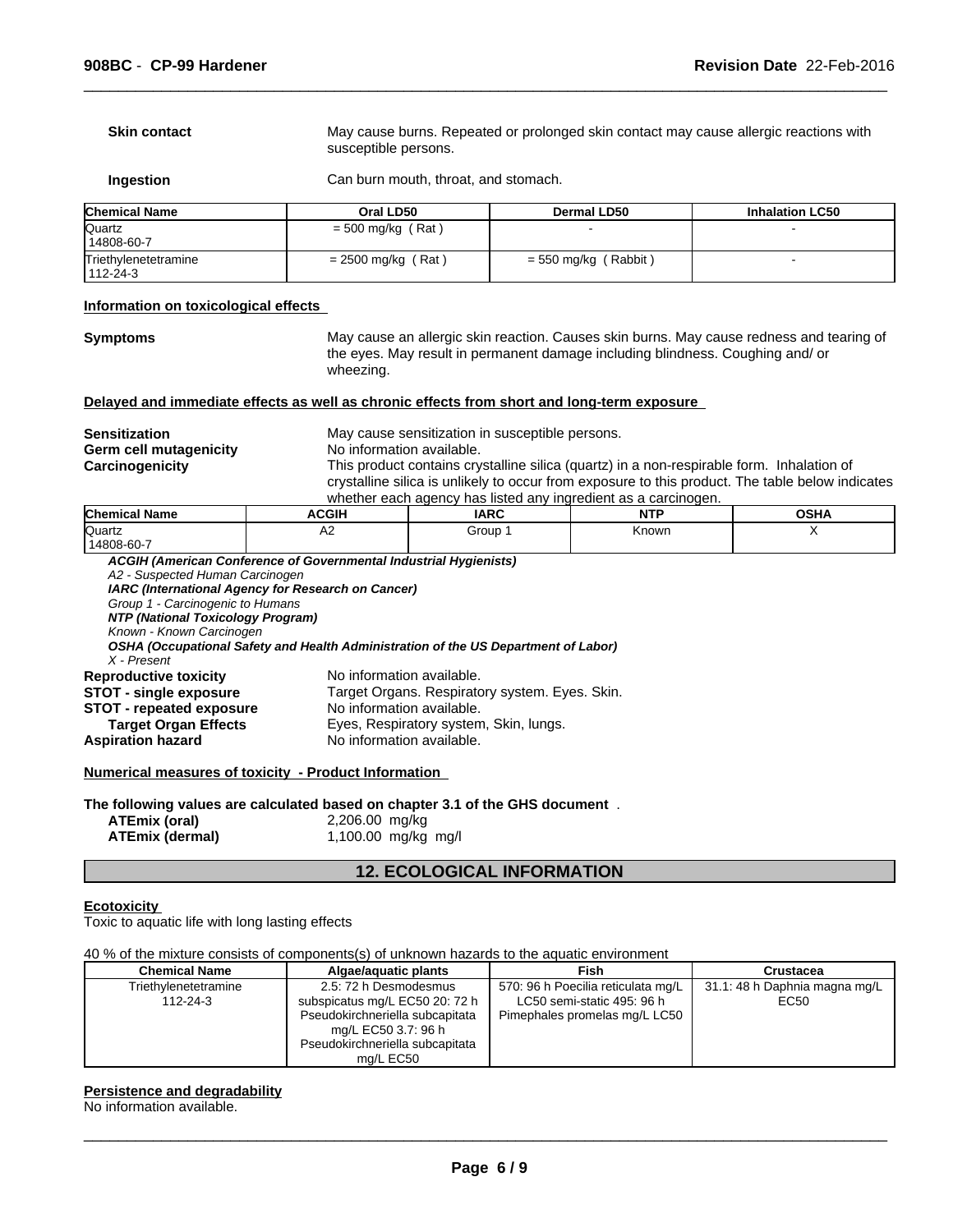## **Bioaccumulation**

| Chemica.<br>าme      | $-0.1$<br>coefficient |
|----------------------|-----------------------|
| Triethylenetetramine | 1.4                   |
| 11 O O A             |                       |

 $\overline{\phantom{a}}$  ,  $\overline{\phantom{a}}$  ,  $\overline{\phantom{a}}$  ,  $\overline{\phantom{a}}$  ,  $\overline{\phantom{a}}$  ,  $\overline{\phantom{a}}$  ,  $\overline{\phantom{a}}$  ,  $\overline{\phantom{a}}$  ,  $\overline{\phantom{a}}$  ,  $\overline{\phantom{a}}$  ,  $\overline{\phantom{a}}$  ,  $\overline{\phantom{a}}$  ,  $\overline{\phantom{a}}$  ,  $\overline{\phantom{a}}$  ,  $\overline{\phantom{a}}$  ,  $\overline{\phantom{a}}$ 

## **Other adverse effects**

No information available

# **13. DISPOSAL CONSIDERATIONS**

# **14. TRANSPORT INFORMATION**

| <b>DOT</b><br>UN/ID no<br>Proper shipping name<br><b>Hazard Class</b><br><b>Packing Group</b><br><b>Special Provisions</b><br><b>Description</b><br><b>Emergency Response Guide</b><br><b>Number</b> | <b>UN3066</b><br>Paint<br>8<br>Ш<br>B52, IB3, T4, TP1, TP29<br>UN3066, Paint, 8, III<br>153 |
|------------------------------------------------------------------------------------------------------------------------------------------------------------------------------------------------------|---------------------------------------------------------------------------------------------|
| <b>TDG</b><br>UN/ID no<br>Proper shipping name<br><b>Hazard Class</b><br><b>Packing Group</b><br><b>Description</b>                                                                                  | <b>UN3066</b><br>Paint<br>8<br>Ш<br>UN3066, Paint, 8, III                                   |
| IATA<br>UN/ID no<br>Proper shipping name<br><b>Hazard Class</b><br><b>Packing Group</b><br><b>ERG Code</b><br><b>Special Provisions</b><br><b>Description</b>                                        | UN3066<br>Paint<br>8<br>Ш<br>8L<br>A3, A72, A803, A192<br><b>UN3066, Paint, 8, III</b>      |
| <b>IMDG</b><br>UN/ID no<br>Proper shipping name<br><b>Hazard Class</b><br><b>Packing Group</b><br>EmS-No<br><b>Special Provisions</b><br><b>Description</b>                                          | <b>UN3066</b><br>Paint<br>8<br>Ш<br>F-A, S-B<br>163, 223<br>UN3066, Paint, 8, III           |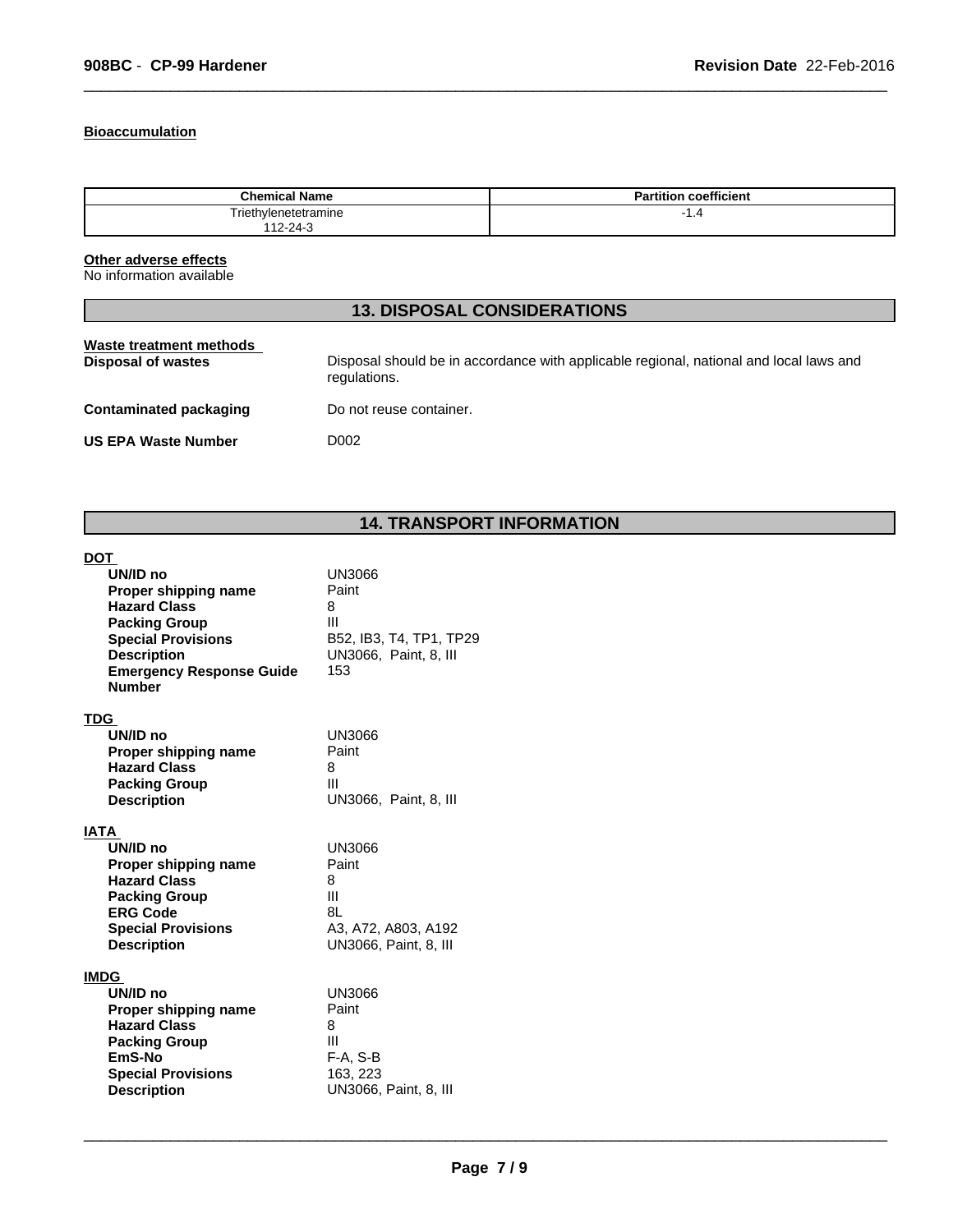## **15. REGULATORY INFORMATION**

 $\overline{\phantom{a}}$  ,  $\overline{\phantom{a}}$  ,  $\overline{\phantom{a}}$  ,  $\overline{\phantom{a}}$  ,  $\overline{\phantom{a}}$  ,  $\overline{\phantom{a}}$  ,  $\overline{\phantom{a}}$  ,  $\overline{\phantom{a}}$  ,  $\overline{\phantom{a}}$  ,  $\overline{\phantom{a}}$  ,  $\overline{\phantom{a}}$  ,  $\overline{\phantom{a}}$  ,  $\overline{\phantom{a}}$  ,  $\overline{\phantom{a}}$  ,  $\overline{\phantom{a}}$  ,  $\overline{\phantom{a}}$ 

| <b>International Inventories</b> |          |
|----------------------------------|----------|
| TSCA                             | Complies |
| <b>DSL/NDSL</b>                  | Complies |
| <b>EINECS/ELINCS</b>             | Complies |
| <b>IECSC</b>                     | Complies |
| KECL                             | Complies |
| <b>PICCS</b>                     | Complies |
| <b>AICS</b>                      | Complies |
|                                  |          |

#### **Legend:**

**TSCA** - United States Toxic Substances Control Act Section 8(b) Inventory **DSL/NDSL** - Canadian Domestic Substances List/Non-Domestic Substances List **EINECS/ELINCS** - European Inventory of Existing Chemical Substances/European List of Notified Chemical Substances **ENCS** - Japan Existing and New Chemical Substances **IECSC** - China Inventory of Existing Chemical Substances **KECL** - Korean Existing and Evaluated Chemical Substances **PICCS** - Philippines Inventory of Chemicals and Chemical Substances

**AICS** - Australian Inventory of Chemical Substances

#### **US Federal Regulations**

#### **SARA 313**

Section 313 of Title III of the Superfund Amendments and Reauthorization Act of 1986 (SARA). This product does not contain any chemicals which are subject to the reporting requirements of the Act and Title 40 of the Code of Federal Regulations, Part 372

#### **SARA 311/312 Hazard Categories**

| Acute health hazard               | Yes |  |
|-----------------------------------|-----|--|
| <b>Chronic Health Hazard</b>      | Yes |  |
| Fire hazard                       | N٥  |  |
| Sudden release of pressure hazard | No  |  |
| <b>Reactive Hazard</b>            | N٥  |  |
|                                   |     |  |

#### **CWA (Clean Water Act)**

This product does not contain any substances regulated as pollutants pursuant to the Clean Water Act (40 CFR 122.21 and 40 CFR 122.42)

#### **CERCLA**

This material, as supplied, does not contain any substances regulated as hazardous substances under the Comprehensive Environmental Response Compensation and Liability Act (CERCLA) (40 CFR 302) or the Superfund Amendments and Reauthorization Act (SARA) (40 CFR 355). There may be specific reporting requirements at the local, regional, or state level pertaining to releases of this material

#### **US State Regulations**

## **California Proposition 65**

This product contains the following Proposition 65 chemicals

| <b>Chemical Name</b> | California<br><b>Proposition 65</b> |
|----------------------|-------------------------------------|
| 14808-60-7<br>Quartz | Carcinogen                          |
| .<br>.<br>-          |                                     |

#### **U.S. State Right-to-Know Regulations**

| <b>Chemical Name</b>             | New Jersey | <b>Massachusetts</b> | Pennsylvania |
|----------------------------------|------------|----------------------|--------------|
| Quartz<br>14808-60-7             |            |                      |              |
| Triethylenetetramine<br>112-24-3 |            |                      |              |

#### **U.S. EPA Label Information**

**EPA Pesticide Registration Number** Not applicable

## **16. OTHER INFORMATION, INCLUDING DATE OF PREPARATION OF THE LAST REVISION**